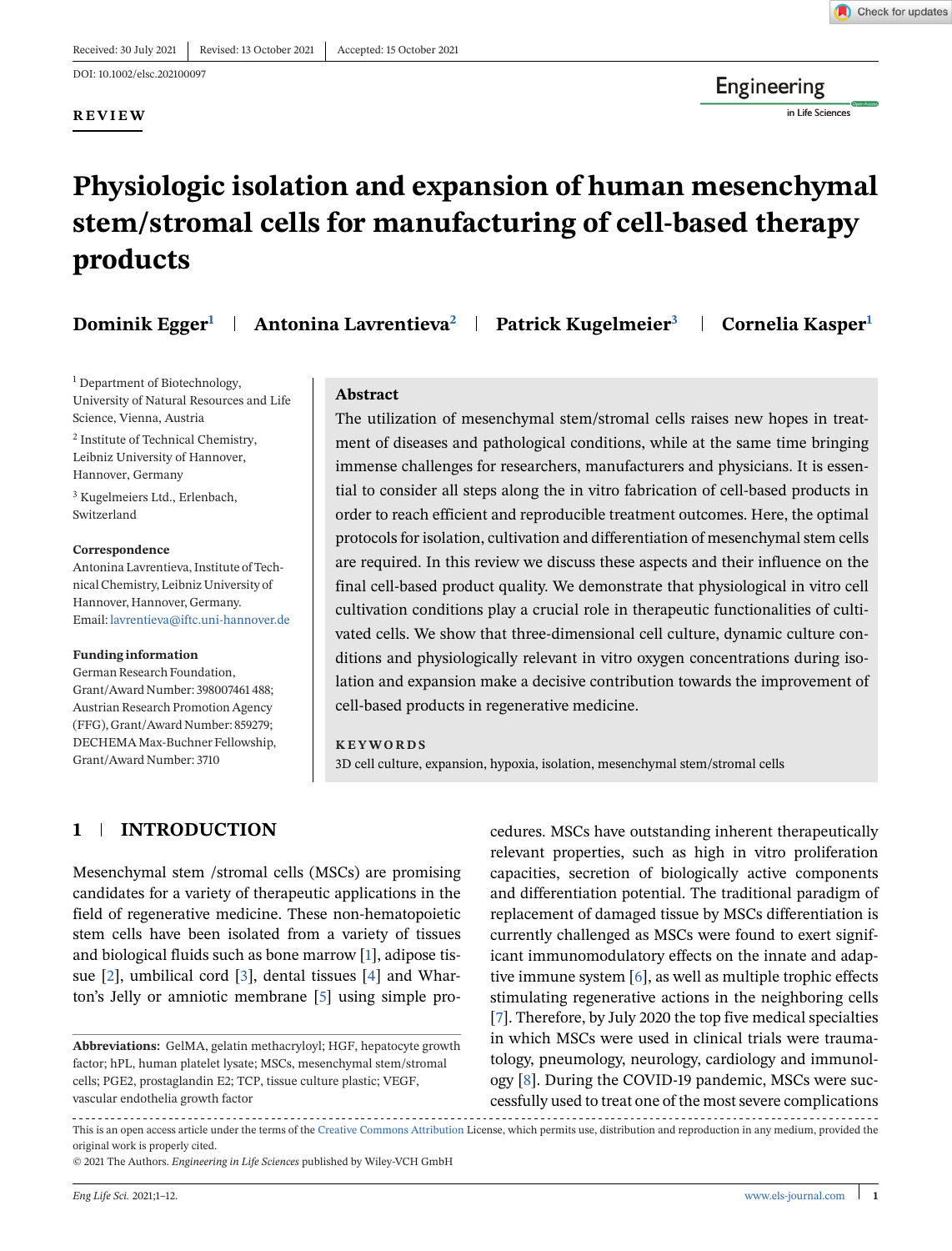

**FIGURE 1** The concept of cell-based therapies (CBT) comprises the isolation, in vitro expansion and application of stem cells. The final product can be cells, cellular products or a tissue-engineered cell-matrix construct for the treatment of patients or for use as in vitro models. Physiological culture conditions, such as hypoxia, 3D culture and dynamic culture, for the isolation and expansion of MSCs are essential to maintain or increase the therapeutic properties of stem cells for applications in cell-based therapies or in vitro models

of COVID-19 which is the hyperactivation of the immune system, also known as cytokine release syndrome or cytokine storm, which can result in multiorgan failure and death [\[9, 10\]](#page-9-0).

To achieve relevant cell numbers in basic research or for clinical applications, extensive *ex vivo* expansion of MSCs is required. However, polystyrene tissue culture treated plastic surfaces, such as petri dishes, well-plates or T-flasks, do not resemble the native environment of MSCs. Remarkably, frequent passaging on these surfaces was shown to impair therapeutically relevant stem cell properties in vitro and in vivo, induce genetic aberrations or malignant transformation of MSCs [\[11–14\]](#page-9-0). This observation touches a critical point of the convergence of science and medicine. Stem cells with their ability to grow, differentiate and modulate hold the potential to change medicine. But the very same features can also become detrimental when clinically applied cells would turn

malignant. It is thus instrumental to minimize anything that would fuel such a risk. Therefore, also culture conditions themselves must be vigorously tested whether they truly enable physiologic development. Culture conditions that reduce the risk of unintended tumorigenesis will even become legally binding as safety is the single most important factor in medicine. To increase the relevance of data from basic research and develop robust and safe large-scale manufacturing processes, it is essential to establish physiologic culture conditions throughout the entire phase of ex vivo culture, including isolation, expansion and eventually differentiation of MSCs. Although the standard protocols for 2D isolation and expansion can be further optimized towards more physiologic culture conditions [\[15\]](#page-9-0), true physiological conditions can only be achieved by incorporating 3D culture, dynamic culture systems, and physiologic oxygen conditions (Figure 1).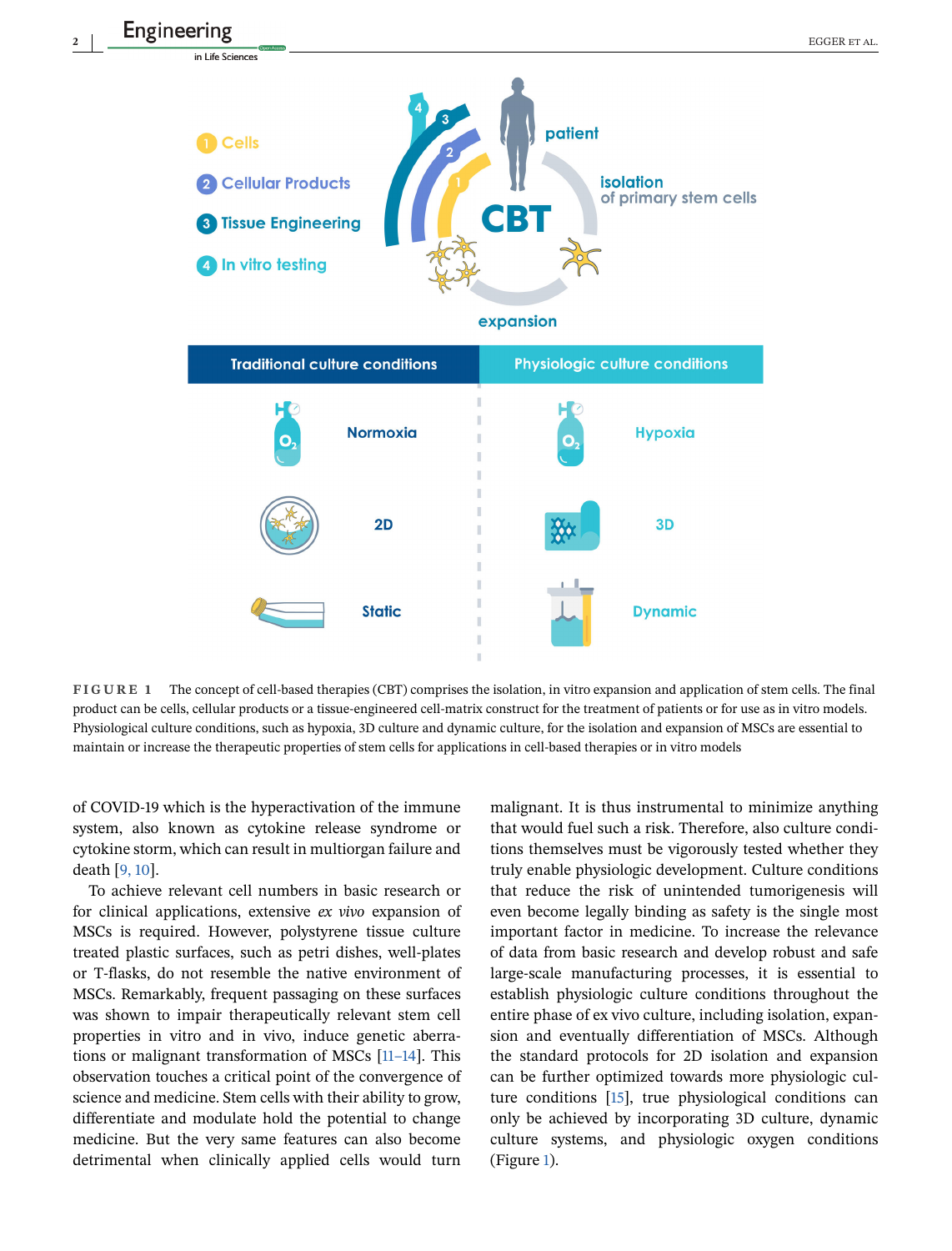**TABLE 1** Impact of 3D isolation on the functionality of MSCs

| <b>Tissue</b>                                                     | <b>Scaffold</b>                          | <b>Culture system</b>           | <b>Functional effects</b>                                                                                                                                     | Ref.   |
|-------------------------------------------------------------------|------------------------------------------|---------------------------------|---------------------------------------------------------------------------------------------------------------------------------------------------------------|--------|
| Adipose tissue from<br>abdominal plastics,<br>$5 \times 5$ mm     | Human platelet lysate-<br>based hydrogel | Static well-plate               | • Isolated cells characterized as MSCs<br>• Higher yield compared to explant<br>isolation                                                                     | $[30]$ |
| Umbilical cord, 3-4 mm                                            | Alginate hydrogel                        | Perfusion bioreactor            | • Increased proliferation and colony<br>forming compared to static 2D<br>explant isolation                                                                    | $[31]$ |
| Bone marrow aspirate<br>with known number<br>of mononuclear cells | Collagen 1 scaffolds                     | Static tissue culture<br>flasks | • Significantly increased aggrecan and<br>collagen II mRNA expression                                                                                         | $[32]$ |
| Bone marrow aspirate                                              |                                          |                                 | • Lower yield compared to 2D explant<br>isolation<br>• Higher clonogenicity and<br>proliferation after bioreactor culture<br>• Upregulation of stemness genes | $[33]$ |

The aim of this review is to present novel concepts for the physiologic isolation and expansion of MSCs to maintain or increase therapeutically relevant functionalities. For this, we focus on the impact of 3D culture, dynamic culture and hypoxia on crucial MSC properties during in vitro expansion.

### **2 FUNCTIONAL CHARACTERISTICS OF 3D CULTURED MSCS**

MSCs display enhanced therapeutically relevant functionalities when cultured in 3D culture systems [\[16, 17\]](#page-9-0). These effects include paracrine secretion of cytokines and chemokines [\[18\]](#page-9-0), anti-inflammatory [\[19\]](#page-9-0) and immunomodulatory effects [\[20\]](#page-9-0), reduced replicative senescence [\[21\]](#page-9-0), differentiation potential [\[22\]](#page-9-0), angiogenic properties [\[23\]](#page-9-0), increased stemness [\[24, 25\]](#page-9-0), cell survival [\[26\]](#page-9-0) and anti-apoptotic effects [\[26, 27\]](#page-9-0), which have been observed in various 3D culture formats. In contrast, multiple studies prove that 2D culture leads to genetic instability and increases the risk for malignant transformation of cells [\[11–14\]](#page-9-0). Thus, 2D culture on plastic surfaces promotes the loss of therapeutic functionalities which is disadvantageous in the context of clinical applications. Consequently, the ultimate goal is a continuous culture throughout all phases of in vitro culture, including isolation, expansion, and eventually differentiation of the cells. As the effects of 3D culture on the differentiation of MSCs have been reviewed extensively before [\[28, 29\]](#page-10-0), this review concentrates on the effect of 3D culture during isolation and expansion.

#### **2.1 3D isolation of MSCs**

The isolation of MSCs from their native environment, the donor tissue, directly into a 3D environment is gaining more attention as it will allow to completely circumvent contact to 2D plastic surfaces during *ex vivo* culture. In this review we refer to these novel methods as "3D isolation" (Table 1). Egger et al. pioneered to develop and publish the first method for the isolation of MSCs from adipose tissue into a 3D hydrogel matrix [\[30\]](#page-10-0). For this,  $5 \times 5$  mm pieces of adipose tissue were embedded into a hydrogel which was reconstituted from human platelet lysate (hPL) and cultured for up to 14 days. Cells migrated from the adipose tissue into to the hPL hydrogel after several days and populated the entire matrix after 14 days. The harvested cells were identified as MSCs and with this method the yield of cells was increased compared to traditional 2D explant isolation, as the cells populated the hydrogel in all three dimensions. Studies regarding the therapeutic functionalities of these 3D-isolated MSCs are ongoing. Gharravi with colleagues constructed a perfusion bioreactor for the 3D isolation of MSCs from umbilical cord. For this, tissue pieces of 3-4 mm were encapsulated in a  $2\%$  w/v alginate gel [\[31\]](#page-10-0). The cells showed enhanced proliferation and colony forming unit potential compared to static 2D explant isolation. In another study, bone marrow MSCs were isolated directly from aspirates with a known quantity of bone marrow-derived mononucleated cells into collagen 1 scaffolds [\[32\]](#page-10-0). However, in this experiment the cells were directly differentiated towards the chondrogenic lineage without further analysis of the stem cell properties. Both, the 2D and 3D isolated cells, differentiated to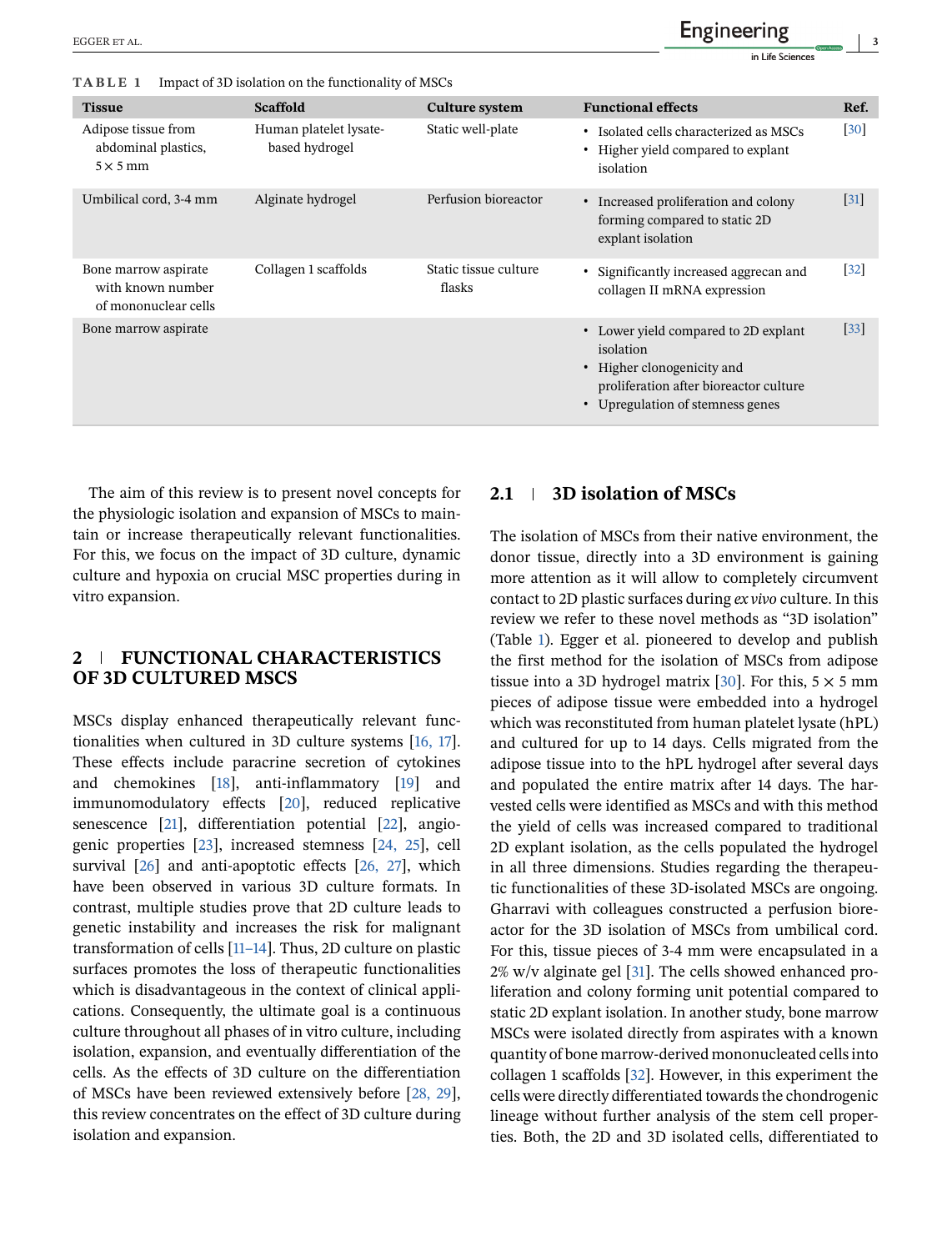the chondrogenic lineage while the 3D isolated cells exhibited a significantly higher aggrecan and collagen II mRNA expression. In another study, bone marrow aspirates were seeded on a porous hydroxyapatite ceramic scaffold in a perfusion bioreactor and the cells were expanded in the bioreactor while 2D expanded cells served as control [\[33\]](#page-10-0). Although cells in 3D during bioreactor culture did not proliferate as much as in 2D, they displayed higher clonogenicity and higher proliferation capacity after bioreactor culture. Furthermore, the authors found over 700 differentially expressed genes in 3D with a group of stemness genes being the most up-regulated in 3D.

Although some approaches for 3D isolation of MSCs exist, most studies did not investigate the effects of 3D isolation uncoupled from other parameters, such as dynamic conditions or inductive media components.

### **2.2 Effects of 3D expansion on therapeutic properties of MSCs**

A vast number of studies report the culture of MSCs in 3D formats. However, only few studies outline the expansion of cells in 3D with a focus on therapeutic functionalities of the cells in comparison to 2D culture.

### 2.2.1 | Proliferation

Numerous studies demonstrated an increased proliferation and/or higher viability when MSCs were expanded in 3D conditions compared to 2D TCP. The substrate stiffness plays a major role as it impacts a variety of cell types. TCP has an elastic modulus of approximately 10 MPa which is rather high as most of the human tissues have an elastic modulus below 1 MPa, and only ligament, tendon and bone tissue have stiffness higher than 10 MPa [\[34\]](#page-10-0). MSC functionalities such as proliferation, replicative senescence and secretion of immunomodulatory cytokines were shown to be regulated by the substrate stiffness [\[35,](#page-10-0) [36\]](#page-10-0). For example, MSCs cultured on a novel polyacrylamide/alginate hydrogel displayed increased attachment and proliferation compared to cells cultured on 2D plastic [\[37\]](#page-10-0). In another study, electrosprayed genipin cross-linked alginate–chitosan hydrogel beads were developed. MSCs displayed increased attachment to these beads and a twofold increase in proliferation compared to solid Cytodex 1 microcarriers while maintaining their stem cell phenotype [\[38\]](#page-10-0). Furthermore, MSCs embedded in fibrin hydrogels derived from different blood products demonstrated a higher proliferation compared to cells cultured on 2D TCP [\[39\]](#page-10-0). Although not directly tested against 2D conditions, a novel biohybrid gelatin-methacryloyl (GelMA) hydrogel was shown to support expansion of MSCs. The synthesis and polymerization process [\[40\]](#page-10-0) and the degree of functionalization were optimized for MSCs culture and even more positive effects were observed when the gel was formulated with human platelet lysate (hPL) [\[41\]](#page-10-0). The cells encapsulated in GelMA supplemented with different concentrations of hPL showed concentration-dependent spreading, viability and proliferation. This system is especially interesting as it represents a true 3D environment were the cells are embedded and proliferate in the gel, rather than on the surface only. GelMA beads were also 3D printed layer by layer by digital light processing and investigated for the expansion of MSCs. Compared to the culture on Cytodex 1 microcarriers, the cells on the GelMA beads proliferated faster with a higher viability and higher differentiation capacity after expansion [\[42\]](#page-10-0). The authors consider this system as "all-in-one" system as the cells can also be expanded to high numbers by adding new beads while the confluently populated beads can directly be used as building blocks for differentiation and generation of larger tissues. Cell detachment using harsh enzymes such as trypsin or collagenase is known to affect the gene expression [\[43\]](#page-10-0) and alter the surface marker profile of MSCs [\[44\]](#page-10-0) which might affect functional characteristics of the cells. To this end, Saeed and Francini [\[45\]](#page-10-0) presented an approach for expansion and enzyme-free passaging of MSCs in a thermoresponsive magnetic hydrogel. The proliferation of cells in the hydrogel was approximately two-fold higher than in 2D. Using these hydrogels, the cells could be passaged without the use of enzymes. Upon reduction of the temperature the matrix liquified, new liquid hydrogel could be added and the new diluted mix of cells and hydrogel was reseeded and polymerized by increasing the temperature back to 37◦C. The cells could easily be harvested after liquefying the gel by removing the hydrogel by magnetic extraction.

#### $2.2.2$  Stemness and genetic stability

Maintaining the stemness and genetic stability of MSCs during *ex vivo* culture is crucial to ensure treatment safety and maintain therapeutic stem cell functionalities. Interestingly, MSCs were shown to retain their stem cell properties longer when cultured in 3D rather than on 2D TCP. A novel approach for hydrogel-based expansion with subsequent formation of spheroids was presented by Lee and Kim [\[46\]](#page-10-0). Here, MSCs were first seeded on defined shapes of a synthetic thermoresponsive hydrogel and expanded until confluence. Upon reduction of the temperature, the cell sheets detached from the hydrogel and spontaneously formed spheroids. MSCs from theses spheroids showed increased secretion of fibronectin and laminin and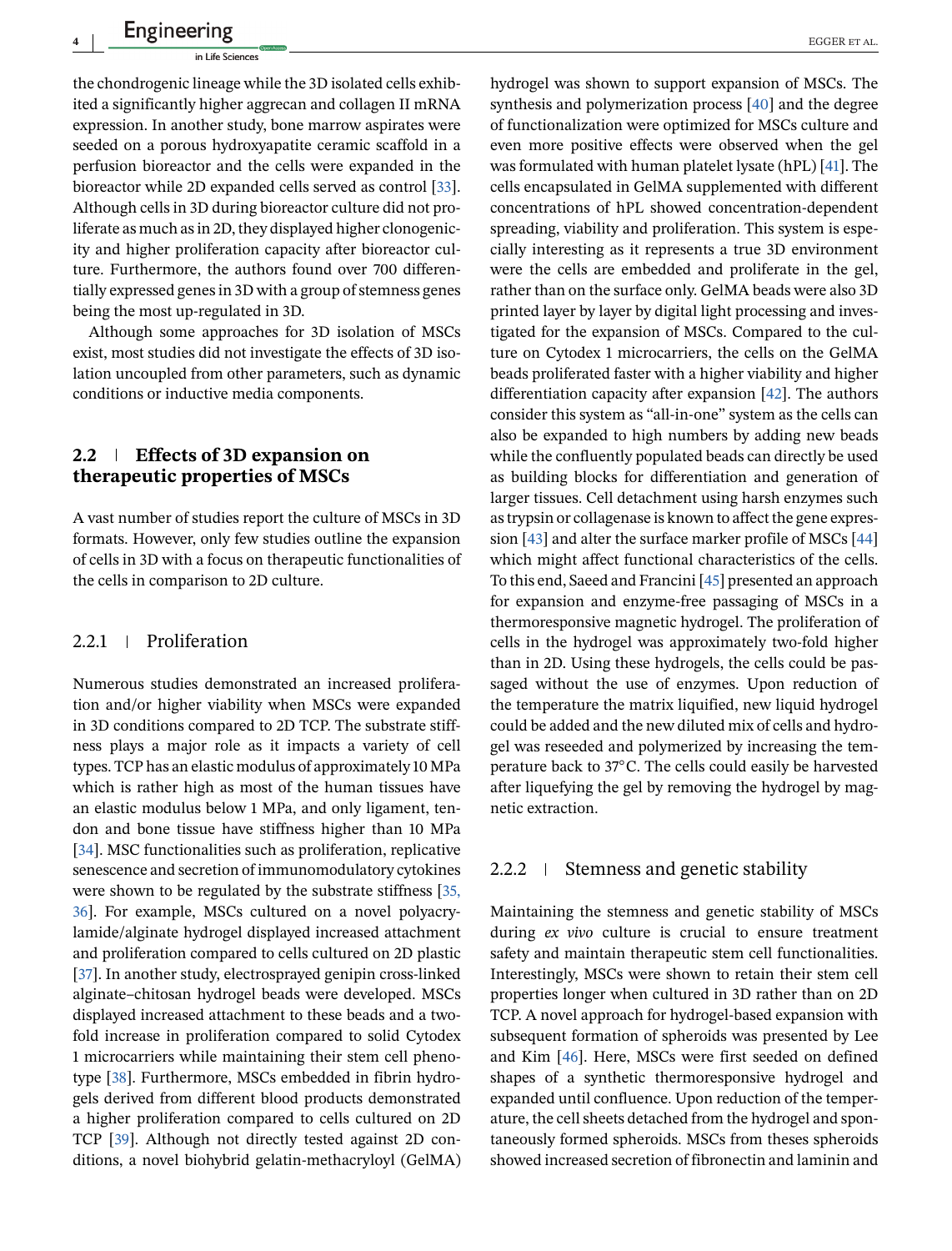upregulation of stemness genes (Oct-4, Sox-2, and Nanog) compared to spheroids which were prepared from trypsinized single cells on ultra-low attachment plates. Yin and Xu [\[47\]](#page-10-0) comprehensively compared stemness properties and genetic stability during and after expansion in a polysaccharide hydrogel vs 2D plastic culture. For this, MSCs were embedded in the hydrogel or seeded on TCP and cultured for 3 weeks. Cells from the hydrogel displayed increased proliferation and viability as well as reduced replicative senescence compared to 2D plastic culture. After 3, 7, 14, and 21 days of expansion, the cells were differentiated on TCP towards adipogenic and osteogenic lineage for further 3 weeks. Interestingly, the 2D-expanded cells exhibited a dramatic age-dependent loss of differentiation capacity which was significantly reduced in 3D-expanded cells. During 21 days of culture the expression of age-related genes increased whereas the expression of stemness genes decreased in both groups. However, comparing 3D and 2D at each time point revealed that age-related genes were downregulated and stemness genes upregulated in 3D compared to 2D after 14 and 21 days. Furthermore, the telomere length shortened faster during 2D compared to 3D expansion.

Taken together, it can be concluded that expansion in 3D systems has a beneficial impact on therapeutic functionalities of MSCs (Table [2\)](#page-5-0). However, currently most systems require extensive manual handling making it difficult to use them on a routine basis or for large-scale manufacturing of cells. To this end, hydrogels represent the most promising group of scaffolds for the 3D expansion of MSCs [\[48\]](#page-10-0).

## **3 FUNCTIONAL CHARACTERISTICS OF BIOREACTOR-EXPANDED MSCS**

The integration of dynamic automated bioreactor systems for the manufacturing of large cell numbers is considered as a prerequisite and key technology for cell-based therapies to enter the market [\[49\]](#page-10-0). Bioreactors are usually used to generate a well-defined environment in which cells can be expanded with a high consistency and quality. In this, the environmental culture parameters play an essential role to maintain or improve therapeutic stem cell properties. Besides the standard parameters (temperature,  $CO_2$ ,  $O_2$ , pH), other culture parameters that impact cellular functionalities are fluid shear forces, media supply, and the selection of the scaffold. The terms "microcarrier" where cells grow on a flat surface and "microsphere" where cells grow inside a hydrogel or porous material are not strictly defined nor used consistently in literature. It should be emphasized that the following paragraphs focus on dynamic approaches where cells were cul-

tivated scaffold-free or in and not on a 3D matrix, which excludes the use of traditional flat surface microcarriers.

## **3.1 Proliferation**

Shear forces and geometrical complexity of the bioreactor bed can have adverse/antagonistic effects on cell proliferation. However, the following studies observed an increased proliferation of cells using bioreactors for the expansion of MSCs. A bi-axial rotating bioreactor system was used for the expansion MSCs on poly (ethylene oxide terephthalate)-co-poly (butylene terephthalate) (PEOT/PBT). Here, an approximately 1.5-fold increased proliferation was observed after 9 days compared to static cultivation in a well plate, while maintaining stem cell characteristics [\[50\]](#page-10-0). Human MSCs which were cultivated on a silk fibroin/chitosan scaffold in a spinner flask displayed an approximately 2-, and 1.5-fold increase in cell numbers together with a higher viability compared to static 3D and 2D well plate culture, respectively [\[51\]](#page-10-0). Another study demonstrated the expansion of MSCs in gelatin microbeads in a spinner flask. Here the cells, displayed a 1-5-fold higher proliferation index, which was derived from the number of dead cells and proliferative (EdU-positive) cells. Also, the cells entered exponential growth 2 days earlier than the static culture, while maintaining a MSC surface marker profile, differentiation capacity and a healthy karyotype [\[52\]](#page-10-0). The commercially available Quantum by Terumo BCT is a hollow-fiber bioreactor that has been used in the context of MSC manufacturing for clinical applications. Although this system represents a "pseudo-3D" environment as the cells grow on a porous membrane rather than in a 3D matrix, it represents a perfusion bioreactor system already used for clinical applications. Here, the proliferation was twice as high as in static culture while the cells maintained their characteristic surface marker profile and differentiation capacity after extensive expansion [\[53\]](#page-10-0).

3D aggregates of MSCs were also expanded in a suspension bioreactor or microwell plates [\[54\]](#page-10-0). Culture in the dynamic system resulted in a three-fold expansion of cells compared to one-fold in the static systems after 6 days. Also, bioreactor-expanded cells displayed increased production of glycosaminoglycans. Thus, cultivation in 3D in bioreactors supports MSCs proliferation to obtain clinically relevant cell numbers of biologically functional cells.

#### **3.2 Immunomodulatory and anti-inflammatory effects**

Shear stress which is an inherently present force in dynamic systems and it is well known that physical forces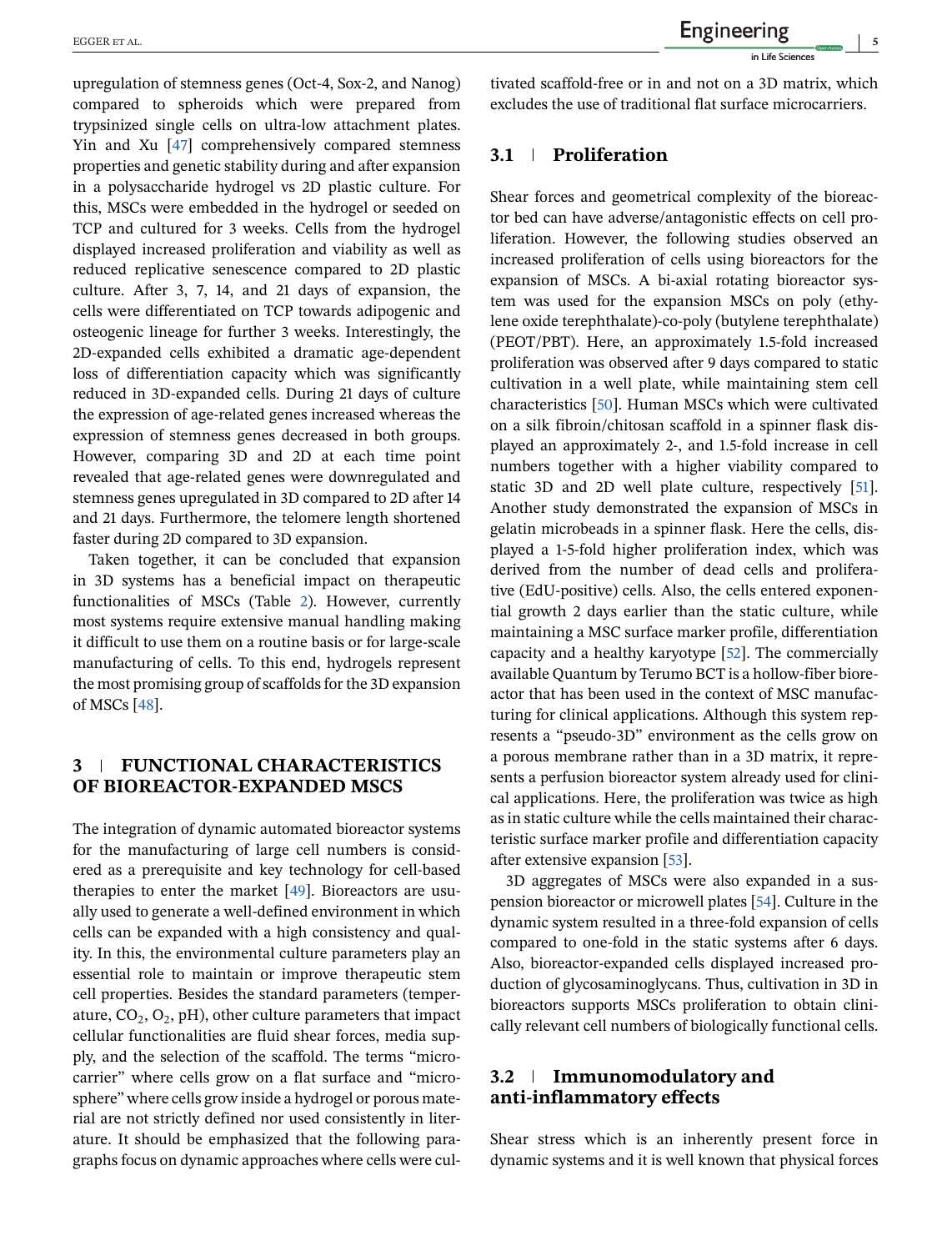## <span id="page-5-0"></span>**6** EGGER et al.

#### **TABLE 2** Impact of 3D expansion on the functionality of MSCs

| <b>Source</b>                             | <b>Scaffold</b>                                                                                                                            | <b>Duration</b>                                                                                                     | <b>Functional effects</b>                                                                                                                                                                                                                                                                                                     | Ref.   |
|-------------------------------------------|--------------------------------------------------------------------------------------------------------------------------------------------|---------------------------------------------------------------------------------------------------------------------|-------------------------------------------------------------------------------------------------------------------------------------------------------------------------------------------------------------------------------------------------------------------------------------------------------------------------------|--------|
| Human bone marrow                         | Polyacrylamide/alginate<br>hydrogel                                                                                                        | 7 days                                                                                                              | • Increased attachment and<br>proliferation compared cells<br>culture on 2D plastic                                                                                                                                                                                                                                           | $[37]$ |
| Human MSCs-hTERT<br>cell line             | Electrosprayed genipin<br>cross-linked<br>alginate-chitosan<br>microcarriers                                                               |                                                                                                                     | • Increased attachment and<br>increased proliferation<br>compared to solid Cytodex 1<br>microcarriers<br>• Maintaining MSC phenotype                                                                                                                                                                                          | $[38]$ |
| Canine adipose tissue                     | Fibrin hydrogel                                                                                                                            | 4 days                                                                                                              | • Increased proliferation<br>compared to 2D static                                                                                                                                                                                                                                                                            | $[39]$ |
| Human adipose tissue                      | Gelatin methacryloyl hydrogel                                                                                                              | 7 days                                                                                                              | • Homogeneous distribution and<br>migration of cells<br>• High viability and proliferation                                                                                                                                                                                                                                    | $[41]$ |
| Human adipose tissue                      | Gelatin methacryloyl hydrogel<br>beads                                                                                                     | 7 days                                                                                                              | • Increase proliferation and<br>higher viability<br>• Increased differentiation<br>capacity post-expansion                                                                                                                                                                                                                    | $[42]$ |
| Human bone marrow                         | Thermoresponsive<br>2-(2-methoxyethoxy) ethyl<br>methacrylate $(MEO2MA)$<br>hydrogel coated with<br>magnetic polystyrene<br>microparticles | 10 days                                                                                                             | • Increased proliferation<br>compared to 2D static<br>• Enzyme-free passaging                                                                                                                                                                                                                                                 | $[45]$ |
| Human turbinate tissue                    | Thermoresponsive hydrogel<br>composed of<br>Tetronic-tyramine<br>conjugates and scaffold-free<br>spheroids                                 | Twenty four hours<br>until cell<br>detachment and<br>formation of<br>spheroid, then 7<br>days suspension<br>culture | • Increased secretion of<br>fibronectin and laminin<br>• Upregulation of stemness genes<br>(Oct-4, Sox-2, and Nanog)<br>compared to spheroids prepared<br>from trypsinized single cells on<br>ultra-low attachment plates                                                                                                     | $[46]$ |
| Human adipose tissue<br>from liposuctions | Commercially available<br>polysaccharide hydrogel<br>(TheWell Bioscience,<br>catalog no. TWG002,<br>Shanghai, China)                       | 21 days                                                                                                             | • Increased proliferation and<br>viability, and reduced<br>replicative senescence<br>• Drastically reduced loss of<br>differentiation capacity in cells<br>from 3D<br>• Delayed upregulation of<br>age-related genes and prolonged<br>upregulation of stemness genes<br>in 3D<br>• Prolonged maintenance of<br>telomer length | $[47]$ |

affect MSC properties, such as their differentiation capacity [\[55\]](#page-10-0). Furthermore, it is known that immune cells, such as B and T lymphocytes, have mechanosensing capabilities and that shear forces affect their immunomodulatory properties [\[56\]](#page-10-0). However, only a few studies investigated the impact of shear forces on the immunomodulatory

and anti-inflammatory properties of MSCs. In a study, where rat MSCs were cultured on a 2D polystyrene surface in a perfusion bioreactor for expansion to large scale numbers, increased secretion of prostaglandin E2 (PGE2) compared to static culture was observed. PGE2 is an anti-inflammatory mediator which suppresses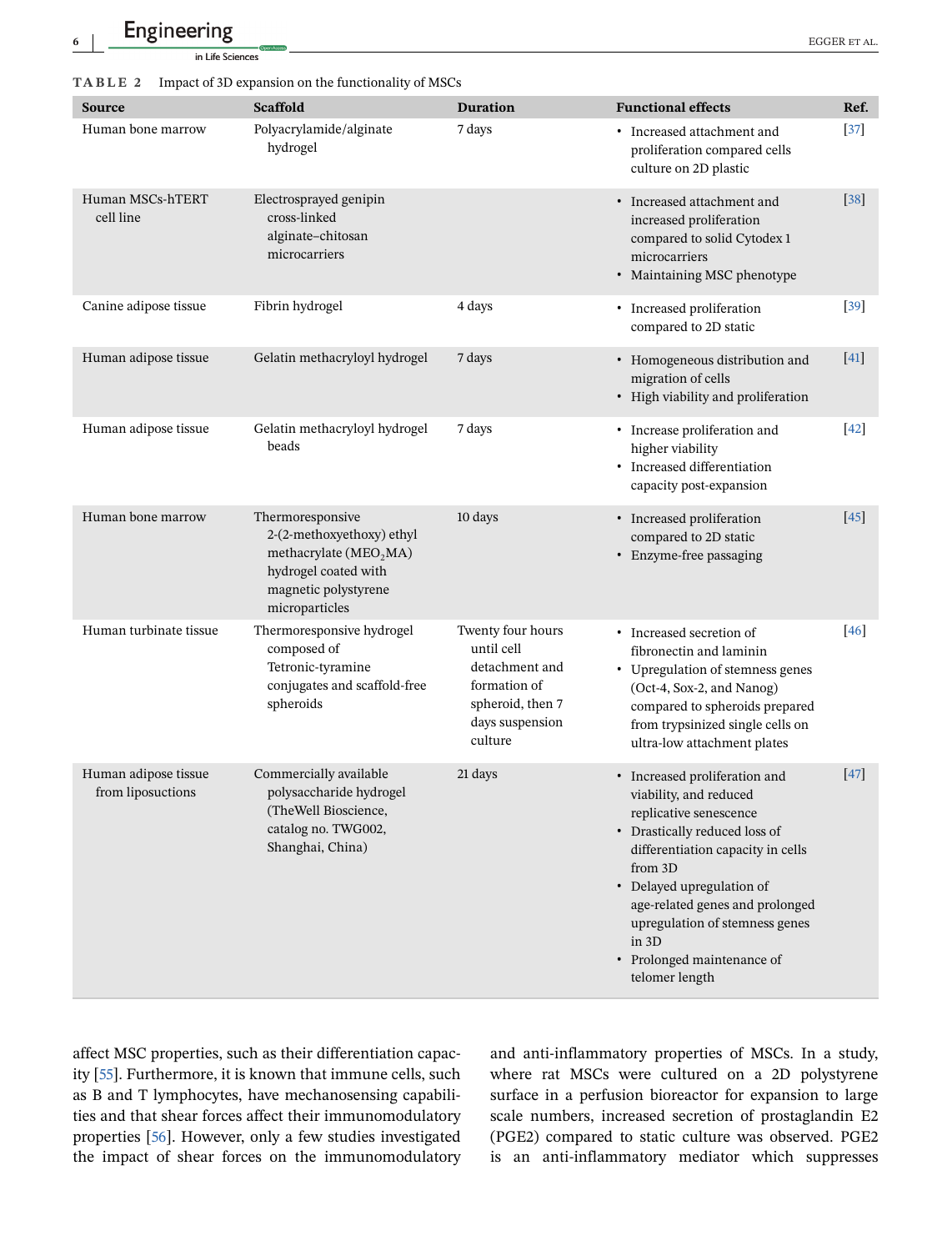proinflammatory cytokine production of macrophages [\[57\]](#page-10-0). The improved potency persisted also after the mechanical stimulation was turned off.

Although studies where MSCs were cultured on 2D microcarriers in dynamic systems described increased secretion of cytokines and chemokines [\[58\]](#page-10-0), no study investigating the effects of shear forces in a dynamic 3D culture system have been published until now, to the best of our knowledge. Thus, more research must be performed to investigate the possibilities to affect MSC immunomodulatory properties through application of defined mechanical forces.

#### **3.3 Stemness**

In the context of clinical applications, it is important that MSCs maintain their stemness during in vitro expansion. It was observed that MSCs lose clonogenicity, undergo replicative senescence and tend to differentiate spontaneously during 2D static cultivation [\[25, 26\]](#page-9-0). MSCs cultured in bioreactors were shown to maintain their stemness although they were expanded to large numbers. In a study by Zhang and Liu [\[59\]](#page-11-0) MSCs cultured as spheroids in a microgravity bioreactor displayed enhanced proliferation, increased stemness genes (Oct-4, Nanog, Sox-2, Rex-1) and multilineage differentiation potential after expansion. Furthermore, MSCs were cultured as spheroids on ultra-low attachment plates on a rocking platform. Although this setup cannot be considered a bioreactor, it introduced convection and fluid forces to the cells. Here, the stemness genes Nanog, Oct-4 and Sox-2 were upregulated after culture on the rocking device. Notably, also the expression of vascular endothelia growth factor (VEGF) and hepatocyte growth factor (HGF) was elevated, indicating increased angiogenic properties of these cells [\[60\]](#page-11-0). However, a plate on a shaker cannot be considered a full bioreactor system.

Although in most of these studies the assessment on the impact of dynamic culture conditions were not decoupled from the impact of 3D culture or media supply, the presented studies encourage to use dynamic culture for the expansion of MSCs as therapeutic properties were often found to be elevated in MSCs during or after culture in the bioreactor systems (Table [3\)](#page-7-0).

## **4 INFLUENCE AND IMPORTANCE OF HYPOXIC CULTIVATION CONDITIONS**

Another essential microenvironmental factor influencing cell physiology and behavior is in situ oxygen concentration during cultivation. Besides factors such as the

use of dynamic cultivation and expansion in 3D systems, the implementation of physiological oxygen concentrations can significantly increase the therapeutic potential of MSCs and the resulting treatment outcome [\[61\]](#page-11-0). Although oxygen is an essential molecule for animal cells, most cells in the human organism grow and function under much lower than ambient (21%) oxygen concentrations. Depending on the tissue type, metabolic activity of surrounding cells and degree of vascularization, oxygen concentrations range from 1% (e.g. in cartilage) to the alveolar oxygen ten-sion of 15% [\[62\]](#page-11-0).

Moreover, in the case of pathological conditions such as wounds, tumors and infections, the oxygen level drops to critically low concentrations (below 1% or 8 mmHg  $PO<sub>2</sub>$ ) [\[63–65\]](#page-11-0). During early embryonic development, before maturation and establishment of connections to maternal circulation, embryonic stem cells experience very low oxygen concentrations [\[65, 66\]](#page-11-0). Later, the embryo establishes connections to the maternal circulation as well as own blood vessels, and more oxygen can be delivered to the fetus. The growing cell mass, however, quickly produces hypoxic zones, which act as signaling cues for cell differentiation and proliferation of cells [\[67\]](#page-11-0). Here, oxygen levels function as a developmental morphogen [\[65, 67\]](#page-11-0). In embryogenetic angiogenesis, hypoxia is triggering migration of quiescent endothelial cells for blood vessel formation [\[64, 68\]](#page-11-0). Furthermore, oxygen tensions regulate limb morphogenesis here hypoxic zones act as biological signals during endochondral bone development [\[69, 70\]](#page-11-0). The key regulators of cell sensing and reaction on different oxygen tensions are hypoxia-inducible transcription factors (HIFs) [\[67\]](#page-11-0). HIF-<sup>1</sup>*α* is ubiquitously expressed and involved in the regulation of over 300 target genes [\[71\]](#page-11-0). Moreover, some of the target genes are transcription factors (e.g. SOX9), regulating other hundreds of genes [\[67, 72\]](#page-11-0). Thus, cultivation of MSCs under appropriate physiological oxygen concentrations is a logic strategy to increase their functionality.

Indeed, a growing body of research confirms the positive effects of hypoxic cultivations on MSCs isolated from different tissues [\[73–76\]](#page-11-0). It was demonstrated that expansion in low oxygen concentrations or priming with hypoxia increases the expression of growth factors [\[77\]](#page-11-0), pro-angiogenic and anti-inflammatory factors [\[78\]](#page-11-0), the biological activity of extracellular vesicles [\[76\]](#page-11-0), proliferation rates [\[73, 79\]](#page-11-0) and self-renewal capacity [\[80\]](#page-11-0) of MSCs from different sources. Using adipose tissue-derived MSCs which were modified with genetically encoded hypoxia sensors, it was demonstrated that HIF-1a is stabilized in these cells starting from 7.5%  $O_2$  in incubator overlay [\[81\]](#page-11-0). Thus, cultivation in oxygen concentrations below this level has biological effects on these cells.

It is important to note that seeded cell density can also play a significant role when cells are cultivated under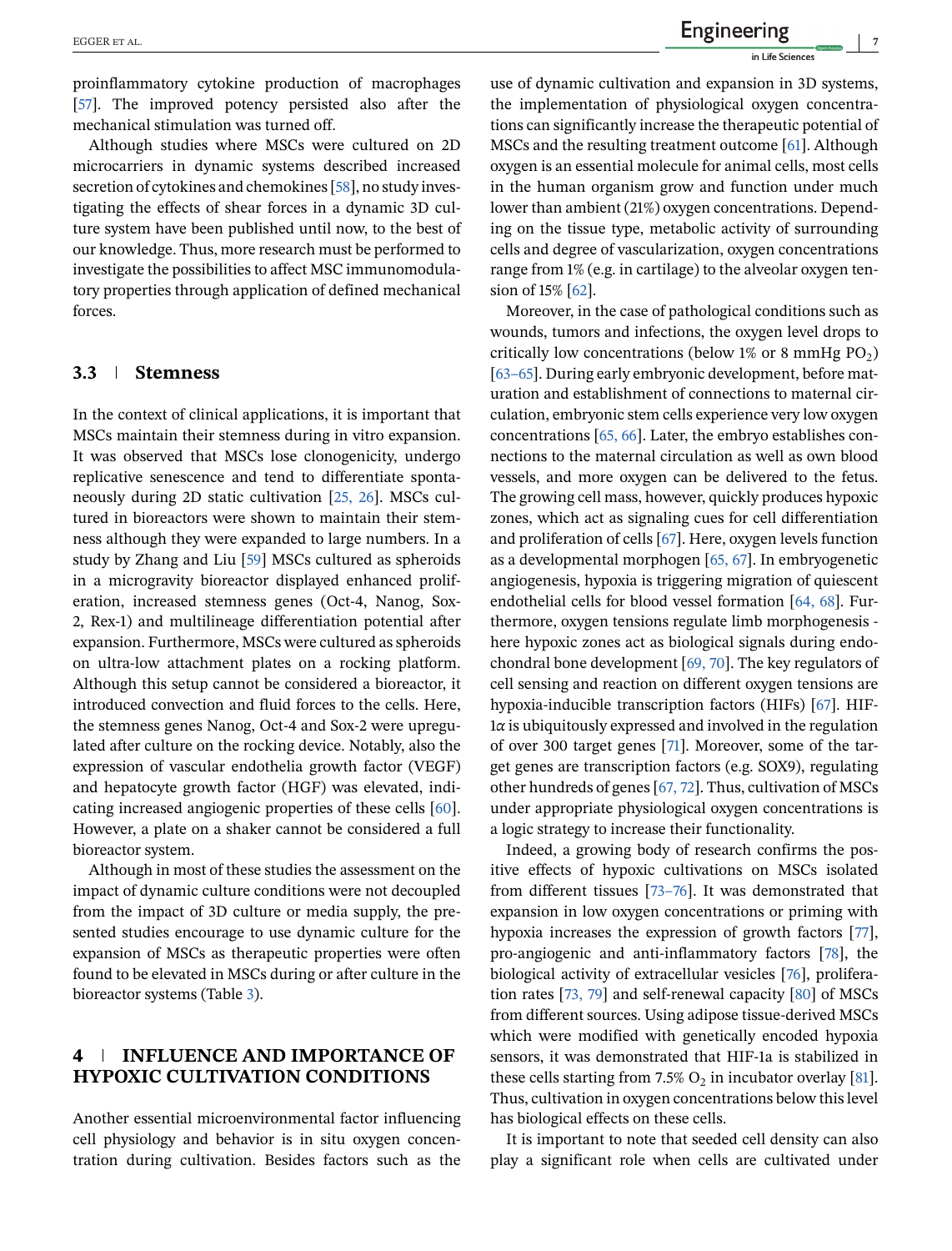**Engineering** EGGER ET AL.

in Life Sciences

<span id="page-7-0"></span>

|  | TABLE 3 |  |  |  | Impact of dynamic culture on the functionality of MSCs |  |  |  |
|--|---------|--|--|--|--------------------------------------------------------|--|--|--|
|--|---------|--|--|--|--------------------------------------------------------|--|--|--|

| <b>Source</b>                                                 | <b>Scaffold</b>                                                               | <b>Culture system</b>                                    | <b>Duration</b> | <b>Functional effects</b>                                                                                                                                                                                            | Ref.              |
|---------------------------------------------------------------|-------------------------------------------------------------------------------|----------------------------------------------------------|-----------------|----------------------------------------------------------------------------------------------------------------------------------------------------------------------------------------------------------------------|-------------------|
| Human fetal and<br>adult bone<br>marrow-derived<br><b>MSC</b> | Poly (ethylene oxide<br>terephthalate)-co-<br>poly (butylene<br>terephthalate | Bi-axial rotating<br>bioreactor                          | 9 days          | • 1.5-fold increased<br>proliferation compared to<br>static cultivation in a in a<br>well plate<br>· Maintained stem cell<br>characteristics                                                                         | $[50]$            |
| Human umbilical<br>cord blood                                 | Silk fibroin/chitosan-<br>chondroitin<br>sulfate                              | Spinner flask                                            | 14 days         | • Increased proliferation and<br>viability compared to 3D and<br>2D static culture                                                                                                                                   | $[51]$            |
| Human Wharton's<br>jelly                                      | Gelatin mircobeads                                                            | Spinner flask                                            | 10 days         | • Increased proliferation and<br>faster in entering<br>exponential growth<br>compared to 2D static<br>• Maintained MSC phenotype,<br>differentiation capacity and<br>healthy karyotype                               | $[52]$            |
| Human adipose<br>tissue from<br>lipoaspirates                 | Hollow-fiber                                                                  | Quantum<br>hollow-fiber<br>bioreactor                    | n.n.            | • Twice as high proliferation<br>compared to static<br>• Maintained MSC phenotype<br>and differentiation capacity                                                                                                    | $[53]$            |
| Human synovial fluid                                          | Scaffold-free spheroids                                                       | Stirred tank<br>bioreactor                               | 6 days          | • Three-fold higher<br>proliferation compared to<br>static 3D<br>• Increased production of<br>glycosaminoglycans                                                                                                     | $[54]$            |
| Rat bone marrow                                               | Polystyrene                                                                   | Perfusion<br>bioreactor                                  | 18 <sub>h</sub> | • Increases PGE2 secretion<br>compared to static                                                                                                                                                                     | $[57]$            |
| Human adipose<br>tissue                                       | Scaffold-free spheroids                                                       | Microgravity<br>bioreactor                               | 5 days          | • Increased proliferation<br>• Upregulation of stemness<br>genes (Oct-4, Nanog, Sox-2,<br>$Rex-1)$<br>• Increased multilineage<br>differentiation potential<br>after bioreactor cultivation<br>compared to 2D static | $\left[59\right]$ |
| Human bone marrow                                             | Scaffold-free spheroids                                                       | Ultra-low<br>attachment<br>plates on a<br>rocking device | 3 days          | • Upregulation of stemness<br>genes (Nanog, Oct-4 and<br>$Sox-2$ ).<br>• Increased expression of<br>VEGF and HGF                                                                                                     | [60]              |

low oxygen concentrations in 2D cultures. In this case, local oxygen concentrations can drop further via increased metabolic consumption when high cell numbers are used. While conventional 2D cell cultures allow simpler in situ oxygen concentration control, the cultivation of cells in 3D under hypoxic conditions represents an additional challenge. During 3D cultivation, oxygen must not only diffuse from the air to the cell culture media and further to

the bottom of the cell culture vessel, but oxygen molecules encounter additional diffusion barriers inside the 3D construct. Cells located in the outer layers can consume a great part of the oxygen and an anoxic core can appear if the construct size is too large. On the other hand, desired hypoxic conditions can also be achieved in 3D cell cultures without the additional regulation of oxygen concentration in the incubator. It was demonstrated that when MSCs were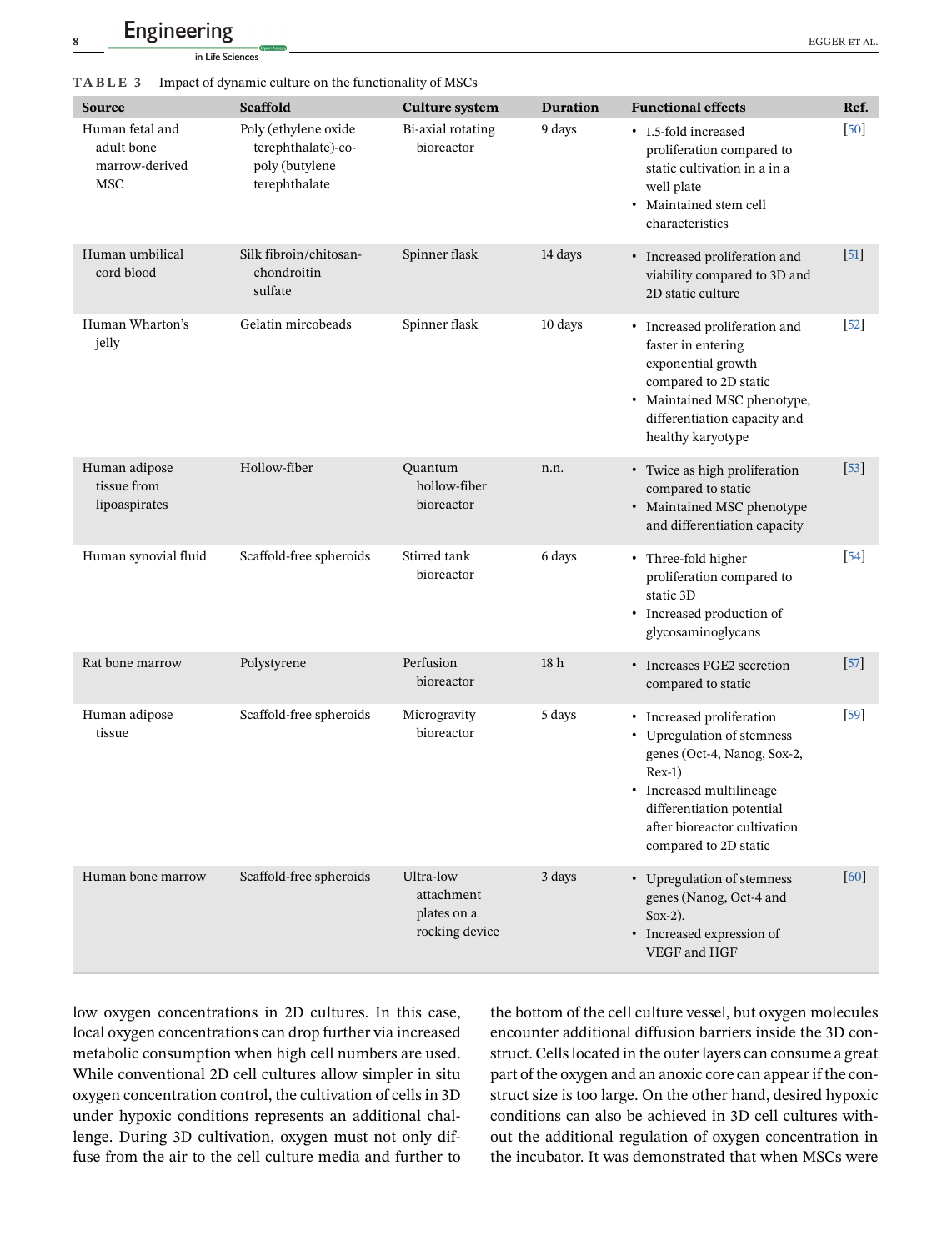# 2D | Static | Normoxia



## **FIGURE 2** Traditional cell culture conditions, such as 2D culture on plastic surfaces, static culture and normoxia cause loss of critical therapeutic stem cell functionalities. By contrast, using 3D culture systems, dynamic culture and hypoxia can substantially increase

functionality, safety and efficacy of MSCs in cell-based therapies

cultivated in cell aggregates (spheroids), hypoxia could be detected at a spheroid size of 700  $\mu$ m (3  $\times$  10<sup>4</sup> cells per spheroid) in low attachment plates and at spheroid size of 800  $\mu$ m (7.5  $\times$  10<sup>4</sup> cells per spheroid) in hanging drops [\[82\]](#page-11-0). In GelMA hydrogel constructs with the volume of <sup>50</sup> *μ*L, hypoxic response was obtained by cell densities of  $8 \times 10^6$  cells per ml of hydrogel [\[81\]](#page-11-0). To summarize, the use of specific cell densities and construct sizes in 3D cell cultures, can lead to controlled hypoxia, which in addition to 3D cultivation conditions, can contribute to the manufacturing of cell-based products of higher biological activity.

## **5 CONCLUDING REMARKS**

Taken together, 3D culture, dynamic conditions and physiologic oxygen levels maintain and even increase therapeutically relevant properties of MSCs. By contrast, traditional culture conditions (2D plastic, static, normoxia) cause a loss of critical functionalities in MSCs (Figure 2). However, a large-scale process for the manufacturing of healthy and potent cells and cellular products under continuous physiologic conditions is still missing. In the future, more efforts

are necessary to combine the advances in 3D culture, especially in the field of hydrogels, monitoring platforms and bioreactor technology to generate a well-defined, physiologic environment for the isolation and expansion of MSCs. Furthermore, the abundant evidence that moderate hypoxic conditions are supporting the maintenance of stem cell properties together with increased proliferation suggests the need of implementing reduced oxygen conditions during isolation and expansion. Here, novel methods to control and measure local oxygen concentrations, especially in 3D construct must be developed.

#### **ACKNOWLEDGEMNTS**

This work is dedicated to Prof. Thomas Scheper - our ever inspiring teacher and mentor, who guided generations of scientists and shaped the field of biotechnology. AL research is supported by German Research Foundation (DFG Projects 398007461 488 "3D Dual-Gradient Systems for Functional Cell Screening" and "Biomolecular Sensor Platform for Elucidating Hypoxic Signatures in 2D and 3D in vitro culture Systems"). DE and CK research is supported by the Austrian Research Promotion Agency (FFG), project number 859279 and the DECHEMA Max-Buchner Fellowship 3710. The authors thank Ilias Nikolits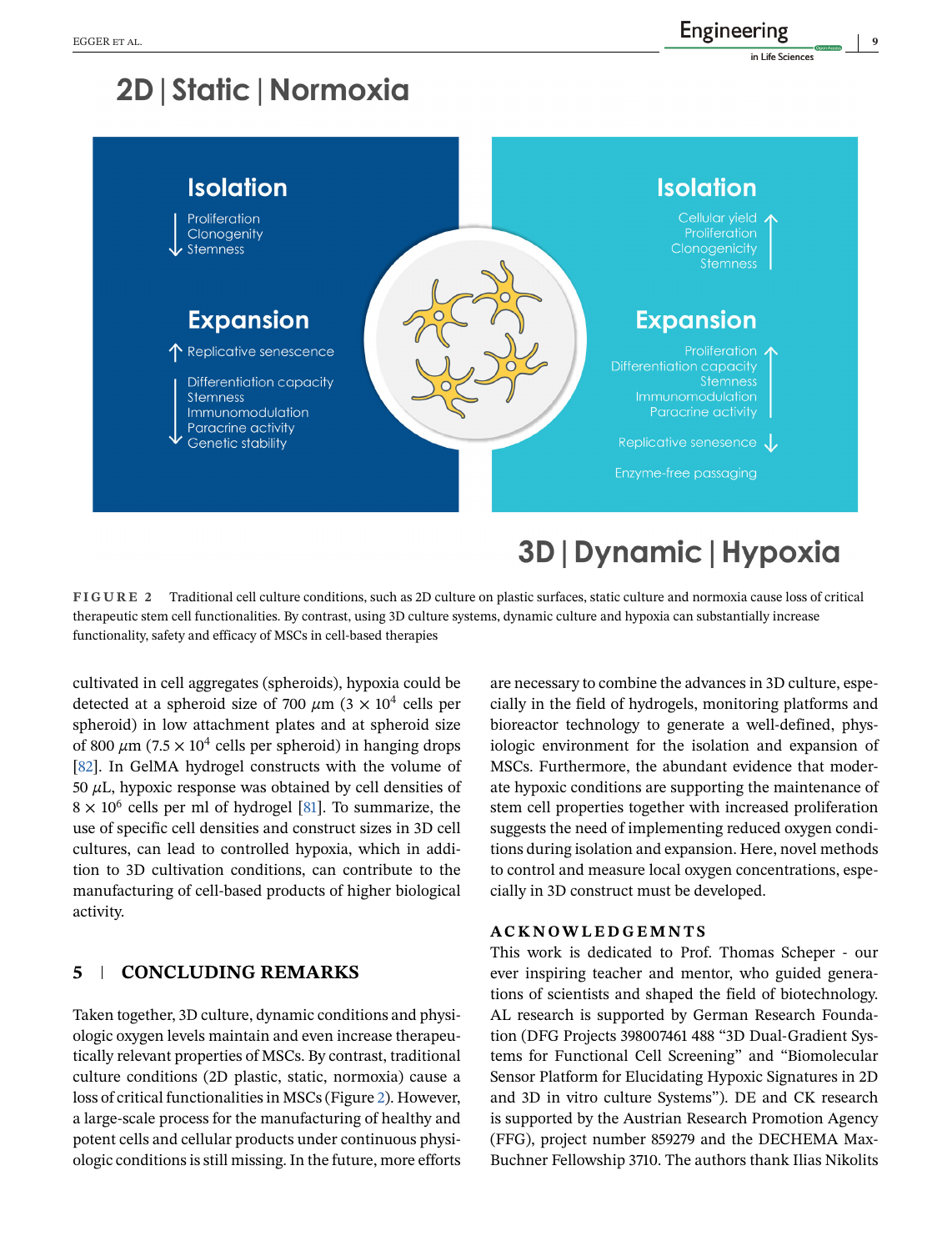<span id="page-9-0"></span>from University of Natural Resources and Life Sciences for preparation of the figures.

Open access funding enabled and organized by Projekt DEAL.

#### **CONFLICT OF INTEREST**

Patrick Kugelmeier is Managing Partner and Director of Science at Kugelmeiers Ltd.

#### **AUTHOR CONTRIBUTIONS**

DE, AL and CK drafted the manuscript. DE and AL performed literature search and wrote the manuscript. PK contributed to the introduction and conclusion. All authors contributed to revising the article critically and approved the final manuscript for submission.

#### **DATA AVAILABILITY STATEMENT**

Data sharing not applicable to this article as no datasets were generated or analyzed during the current study.

#### **REFERENCES**

- 1. Conget, P. A., Minguell, J. J., Phenotypical and functional properties of human bone marrow mesenchymal progenitor cells. J. Cell. Physiol. 1999, 181, 67–73.
- 2. Hattori, H., Sato, M., Masuoka, K., Ishihara, M. et al., Osteogenic potential of human adipose tissue-derived stromal cells as an alternative stem cell source. Cells Tissues Organs 2004, 178, 2– 12.
- 3. Moretti, P., Hatlapatka, T., Marten, D., Lavrentieva, A. et al., Mesenchymal stromal cells derived from human umbilical cord tissues: primitive cells with potential for clinical and tissue engineering applications. Adv. Biochem. Eng. Biot. 2010, 123, 29–54.
- 4. Tatullo, M., Marrelli, M., Shakesheff, K. M., White, L. J., Dental pulp stem cells: function, isolation and applications in regenerative medicine. J. tissue Eng. Rege. Med. 2015, 9, 1205–1216.
- 5. Witkowska-Zimny, M., Wrobel, E., Perinatal sources of mesenchymal stem cells: Wharton's jelly, amnion and chorion. Cell Mol. Biol. Lett. 2011, 16, 493–514.
- 6. Müller, L., Tunger, A., Wobus, M., Von Bonin, M. et al., Immunomodulatory properties of mesenchymal stromal cells: an update. Front. Cell Dev. Biol. 2021, 9, 637725.
- 7. Fu, Y., Karbaat, L., Wu, L., Leijten, J. et al., Trophic effects of mesenchymal stem cells in tissue regeneration. Tissue Eng. Part B: Rev. 2017, 23, 515–528.
- 8. Rodríguez-Fuentes, D. E., Fernández-Garza, L. E., Samia-Meza, J. A., Barrera-Barrera, S. A. et al., Mesenchymal stem cells current clinical applications: a systematic review. Arch. Med. Res. 2021, 52(1), 93-101.
- 9. Fajgenbaum, D. C., June, C. H., Cytokine storm. N. Engl. J. Med. 2020, 383, 2255–2273.
- 10. Song, N., Wakimoto, H., Rossignoli, F., Bhere, D. et al., Mesenchymal stem cell immunomodulation: in pursuit of controlling COVID-19 related cytokine storm. Stem Cells 2021, 39(6), 707–722.
- 11. Miura, M., Miura, Y., Padilla-Nash, H. M., Molinolo, A. A. et al., Accumulated chromosomal instability in murine bone mar-

row mesenchymal stem cells leads to malignant transformation. Stem Cells 2006, 24, 1095–1103.

- 12. Wang, Y., Zhang, Z., Chi, Y., Zhang, Q. et al., Long-term cultured mesenchymal stem cells frequently develop genomic mutations but do not undergo malignant transformation. Cell Death. Dis. 2013, 4, e950-e950.
- 13. Capelli, C., Pedrini, O., Cassina, G., Spinelli, O. et al., Frequent occurrence of non-malignant genetic alterations in clinical grade mesenchymal stromal cells expanded for cell therapy protocols. Haematologica 2014, 99, e94.
- 14. Hladik, D., Höfig, I., Oestreicher, U., Beckers, J. et al., Long-term culture of mesenchymal stem cells impairs ATM-dependent recognition of DNA breaks and increases genetic instability. Stem Cell Res. Ther. 2019, 10, 1–12.
- 15. Nikolits, I., Nebel, S., Egger, D., Kreß, S. et al., Towards physiologic culture approaches to improve standard cultivation of mesenchymal stem cells. Cells. 2021, 10, 886.
- 16. Kouroupis, D., Correa, D., Increased Mesenchymal Stem Cell functionalization in three-dimensional manufacturing settings for enhanced therapeutic applications. Front. Bioeng. Biotechnol. 2021, 9, 621748.
- 17. Egger, D., Tripisciano, C., Weber, V., Dominici, M. et al., Dynamic cultivation of mesenchymal stem cell aggregates. Bioengineering 2018, 5, 48.
- 18. Zimmermann, J. A., McDevitt, T. C., Pre-conditioning mesenchymal stromal cell spheroids for immunomodulatory paracrine factor secretion. Cytotherapy 2014, 16, 331–345.
- 19. Ylostalo, J. H., Bazhanov, N., Mohammadipoor, A., Bartosh, T. J. Production and Administration of Therapeutic Mesenchymal Stem/Stromal Cell (MSC) Spheroids Primed in 3-D Cultures Under Xeno-free Conditions. J. Vis. Exp. 2017, [https://doi.org/](https://doi.org/10.3791/55126) [10.3791/55126](https://doi.org/10.3791/55126)
- 20. Ylostalo, J. H., Bartosh, T. J., Coble, K., Prockop, D. J., Human mesenchymal stem/stromal cells cultured as spheroids are selfactivated to produce prostaglandin e2 that directs stimulated macrophages into an anti-inflammatory phenotype. Stem Cells 2012, 30, 2283–2296.
- 21. Cheng, N. C., Chen, S. Y., Li, J. R., Young, T. H., Shortterm spheroid formation enhances the regenerative capacity of adipose-derived stem cells by promoting stemness, angiogenesis, and chemotaxis. Stem Cells Transl. Med. 2013, 2, 584–94.
- 22. Frith, J. E., Thomson, B., Genever, P. G., Dynamic threedimensional culture methods enhance mesenchymal stem cell properties and increase therapeutic potential. Tissue Eng. Part C, Methods 2010, 16, 735–49.
- 23. Kwon, S. H., Bhang, S. H., Jang, H. K., Rhim, T. et al., Conditioned medium of adipose-derived stromal cell culture in threedimensional bioreactors for enhanced wound healing. J. Surg. Res. 2015, 194, 8–17.
- 24. Guo, L., Zhou, Y., Wang, S., Wu, Y. J., Epigenetic changes of mesenchymal stem cells in three-dimensional (3D) spheroids. J. Cell. Mol. Med. 2014, 18, 2009–2019.
- 25. Cheng, N. C., Wang, S., Young, T. H., The influence of spheroid formation of human adipose-derived stem cells on chitosan films on stemness and differentiation capabilities. Biomaterials 2012, 33, 1748–58.
- 26. Bhang, S. H., Lee, S., Shin, J. Y., Lee, T. J., et al., Transplantation of cord blood mesenchymal stem cells as spheroids enhances vascularization. Tissue Eng. Part A 2012, 18, 2138–2147.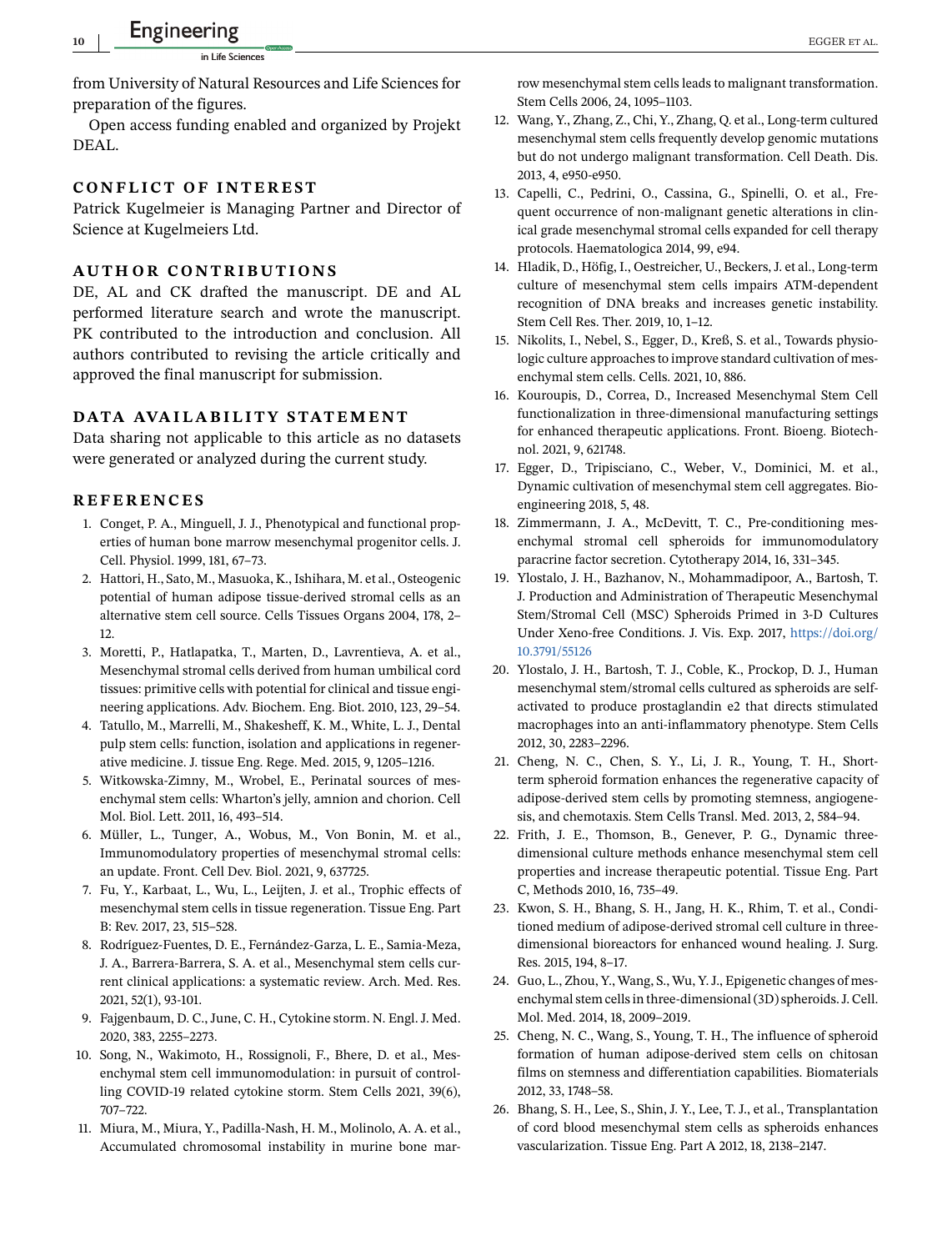- <span id="page-10-0"></span>27. Cesarz, Z., Tamama, K., Spheroid culture of mesenchymal stem cells. Stem Cells International 2016, 2016, 9176357.
- 28. Leach, J. K., Whitehead, J., Materials-directed differentiation of mesenchymal stem cells for tissue engineering and regeneration. ACS Biomater. Sci. Eng. 2017, 4, 1115–1127.
- 29. Panadero, J., Lanceros-Mendez, S., Ribelles, J. G., Differentiation of mesenchymal stem cells for cartilage tissue engineering: individual and synergetic effects of three-dimensional environment and mechanical loading. Acta Biomater 2016, 33, 1–12.
- 30. Egger, D., Oliveira, A. C., Mallinger, B., Hemeda, H., et al., From 3D to 3D: isolation of mesenchymal stem/stromal cells into a three-dimensional human platelet lysate matrix. Stem Cell Res. Ther. 2019, 10, 248.
- 31. Mohammad Gharravi, A., Encapsulated explant in novel low shear perfusion bioreactor improve cell isolation, expansion and colony forming unit. Cell Tissue Bank 2019, 20, 25–34.
- 32. Bornes, T. D., Jomha, N. M., Mulet-Sierra, A., Adesida, A. B., Optimal seeding densities for in vitro chondrogenesis of twoand three-dimensional-isolated and-expanded bone marrowderived mesenchymal stromal stem cells within a porous collagen scaffold. Tissue Eng. Part C: Methods 2016, 22, 208–220.
- 33. Papadimitropoulos, A., Piccinini, E., Brachat, S., Braccini, A., et al., Expansion of human mesenchymal stromal cells from fresh bone marrow in a 3D scaffold-based system under direct perfusion. PLoS One 2014, 9, e102359.
- 34. Guimarães, C. F., Gasperini, L., Marques, A. P., Reis, R. L., The stiffness of living tissues and its implications for tissue engineering. Nat. Rev. Mater. 2020, 5, 351–370.
- 35. Ogle, M. E., Doron, G., Levy, M. J., Temenoff, J. S., Hydrogel culture surface stiffness modulates mesenchymal stromal cell secretome and alters senescence. Tissue Eng. Part A 2020, 26, 1259–1271.
- 36. Darnell, M., Gu, L., Mooney, D., RNA-seq reveals diverse effects of substrate stiffness on mesenchymal stem cells. Biomaterials 2018, 181, 182–188.
- 37. Rana, D. and Ramalingam, M., Enhanced proliferation of human bone marrow derived mesenchymal stem cells on tough hydrogel substrates. Mater. Sci. Eng.: C 2017, 76, 1057–1065.
- 38. Chui, C. Y., Odeleye, A., Nguyen, L., Kasoju, N., et al., Electrosprayed genipin cross-linked alginate–chitosan microcarriers for ex vivo expansion of mesenchymal stem cells. J. Biomed. Mater. Res. A 2019, 107, 122–133.
- 39. Suelzu, C. M., Conti, V., Khalidy, Y., Montagna, S., et al., Xenobiotic-free medium guarantees expansion of adipose tissuederived canine mesenchymal stem cells both in 3D fibrin-based matrices and in 2D plastic surface cultures. Cells 2020, 9, 2578.
- 40. Pepelanova, I., Kruppa, K., Scheper, T., Lavrentieva, A., Gelatinmethacryloyl (GelMA) hydrogels with defined degree of functionalization as a versatile toolkit for 3D cell culture and extrusion bioprinting. Bioengineering 2018, 5, 55.
- 41. Kirsch, M., Birnstein, L., Pepelanova, I., Handke, W., et al., Gelatin-methacryloyl (GelMA) formulated with human platelet lysate supports mesenchymal stem cell proliferation and differentiation and enhances the hydrogel's mechanical properties. Bioengineering 2019, 6, 76.
- 42. He, Q., Liao, Y., Zhang, J., Yao, X., et al., "All-in-One" gel system for whole procedure of stem-cell amplification and tissue engineering. Small 2020, 16, 1906539.
- 43. Della Bella, E., Stoddart, M. J., Cell detachment rapidly induces changes in noncoding RNA expression in human mesenchymal stromal cells. BioTechniques 2019, 67, 286–293.
- 44. Tsuji, K., Ojima, M., Otabe, K., Horie, M., et al., Effects of different cell-detaching methods on the viability and cell surface antigen expression of synovial mesenchymal stem cells. Cell Transplant. 2017, 26, 1089–1102.
- 45. Saeed, A., Francini, N., White, L., Dixon, J., et al., A thermoresponsive and magnetic colloid for 3D cell expansion and reconfiguration. Adv. Mater. 2015, 27, 662–668.
- 46. Lee, Y. B., Kim, E. M., Byun, H., Chang, H.-k., et al., Engineering spheroids potentiating cell-cell and cell-ECM interactions by self-assembly of stem cell microlayer. Biomaterials 2018, 165, 105–120.
- 47. Yin, Q., Xu, N., Xu, D., Dong, M., et al., Comparison of senescence-related changes between three-and twodimensional cultured adipose-derived mesenchymal stem cells. Stem Cell Ress Ther. 2020, 11, 1–12.
- 48. Yin, S., Cao, Y., Hydrogels for large-scale expansion of stem cells. Acta Biomater 2021, 128, 1-20.
- 49. Nath, S. C., Harper, L., Rancourt, D. E., Cell-based therapy manufacturing in stirred suspension bioreactor: thoughts for cGMP compliance. Front. Bioeng. Biotechnol. 2020, 8, 599674.
- 50. Leferink, A. M., Chng, Y.-C., van Blitterswijk, C. A., Moroni, L., Distribution and viability of fetal and adult human bone marrow stromal cells in a biaxial rotating vessel bioreactor after seeding on polymeric 3D additive manufactured scaffolds. Front. Bioeng. Biotechnol. 2015, 3, 169.
- 51. Agrawal, P., Pramanik, K., Vishwanath, V., Biswas, A., et al., Enhanced chondrogenesis of mesenchymal stem cells over silk fibroin/chitosan-chondroitin sulfate three dimensional scaffold in dynamic culture condition. J. Bio. Mater. Res. Part B: Applied Biomaterials 2018, 106, 2576–2587.
- 52. Zhao, G., Liu, F., Lan, S., Li, P., et al., Large-scale expansion of Wharton's jelly-derived mesenchymal stem cells on gelatin microbeads, with retention of self-renewal and multipotency characteristics and the capacity for enhancing skin wound healing. Stem Cell Res. Ther. 2015, 6, 1–16.
- 53. Haack-Sørensen, M., Follin, B., Juhl, M., Brorsen, S. K., et al., Culture expansion of adipose derived stromal cells. a closed automated Quantum Cell Expansion System compared with manual flask-based culture. J. Transl. Med. 2016, 14, 1–11.
- 54. Allen, L. M., Matyas, J., Ungrin, M., Hart, D. A., et al., Serum-free culture of human mesenchymal stem cell aggregates in suspension bioreactors for tissue engineering applications. Stem Cells Int. 2019, 2019, 4607461.
- 55. Egger, D., Spitz, S., Fischer, M., Handschuh, S., et al., Application of a parallelizable perfusion bioreactor for physiologic 3D cell culture. Cells Tissues Organs 2017, 203, 316–326.
- 56. Wan, Z., Shaheen, S., Chau, A., Zeng, Y., et al., Imaging: gear up for mechano-immunology. Cell. Immunol. 2020, 350, 103926.
- 57. Diaz, M. F., Vaidya, A. B., Evans, S. M., Lee, H. J., et al., Biomechanical forces promote immune regulatory function of bone marrow mesenchymal stromal cells. Stem Cells 2017, 35, 1259– 1272.
- 58. Tsai, A.-C., Jeske, R., Chen, X., Yuan, X., et al., Influence of microenvironment on mesenchymal stem cell therapeutic